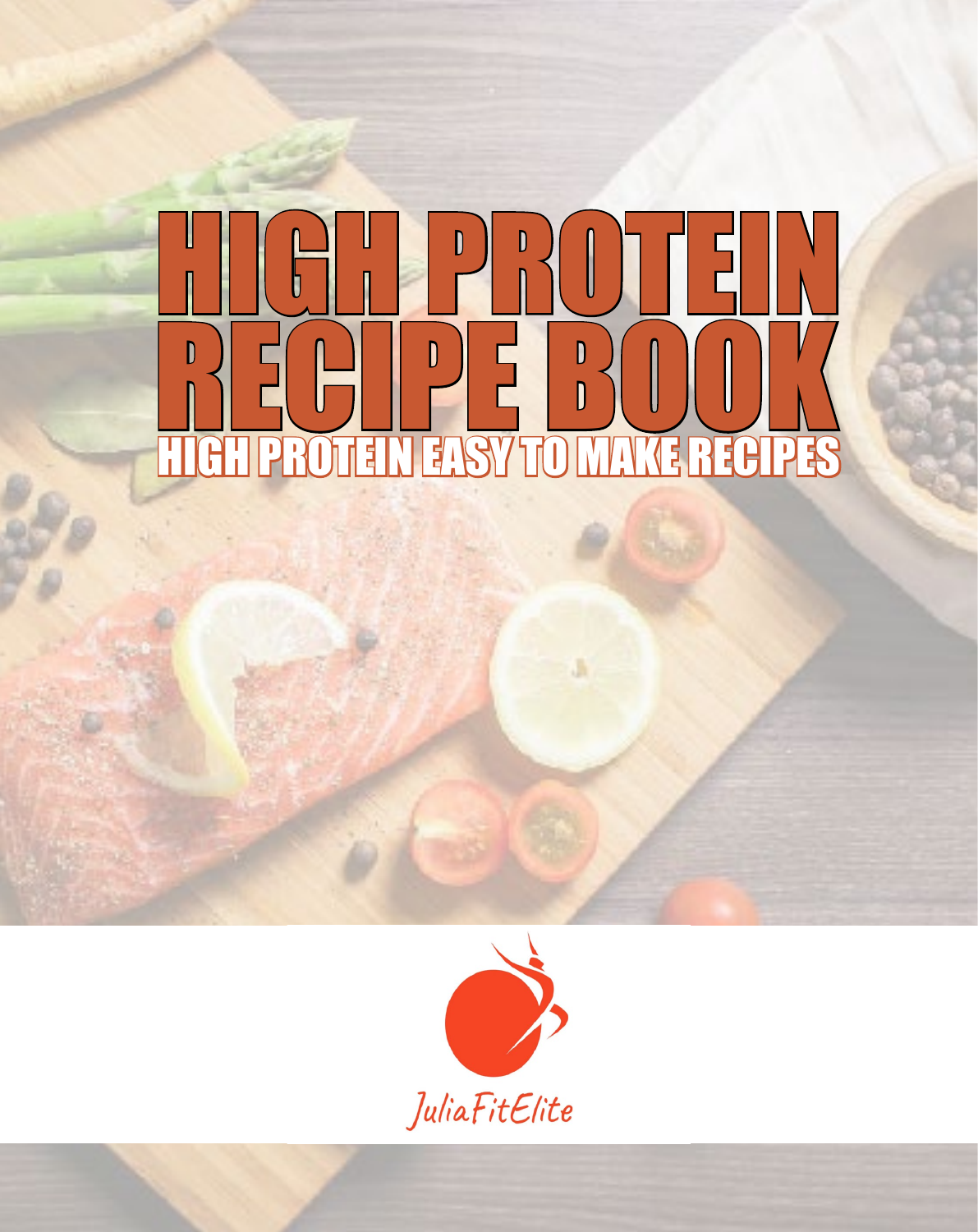# **WELCOME**

Hi, I'm Julia.

My name is Julia and I believe living a healthy lifestyle begins with maintaining a strong and fit body.

My aim is to help you identify your fitness goals, design an exercise program that fits your needs and guide you through every exercise, every workout.

My holistic approach to fitness and health will have you feeling great and seeing results in no time.

Julia Joules

JuliaFitElite

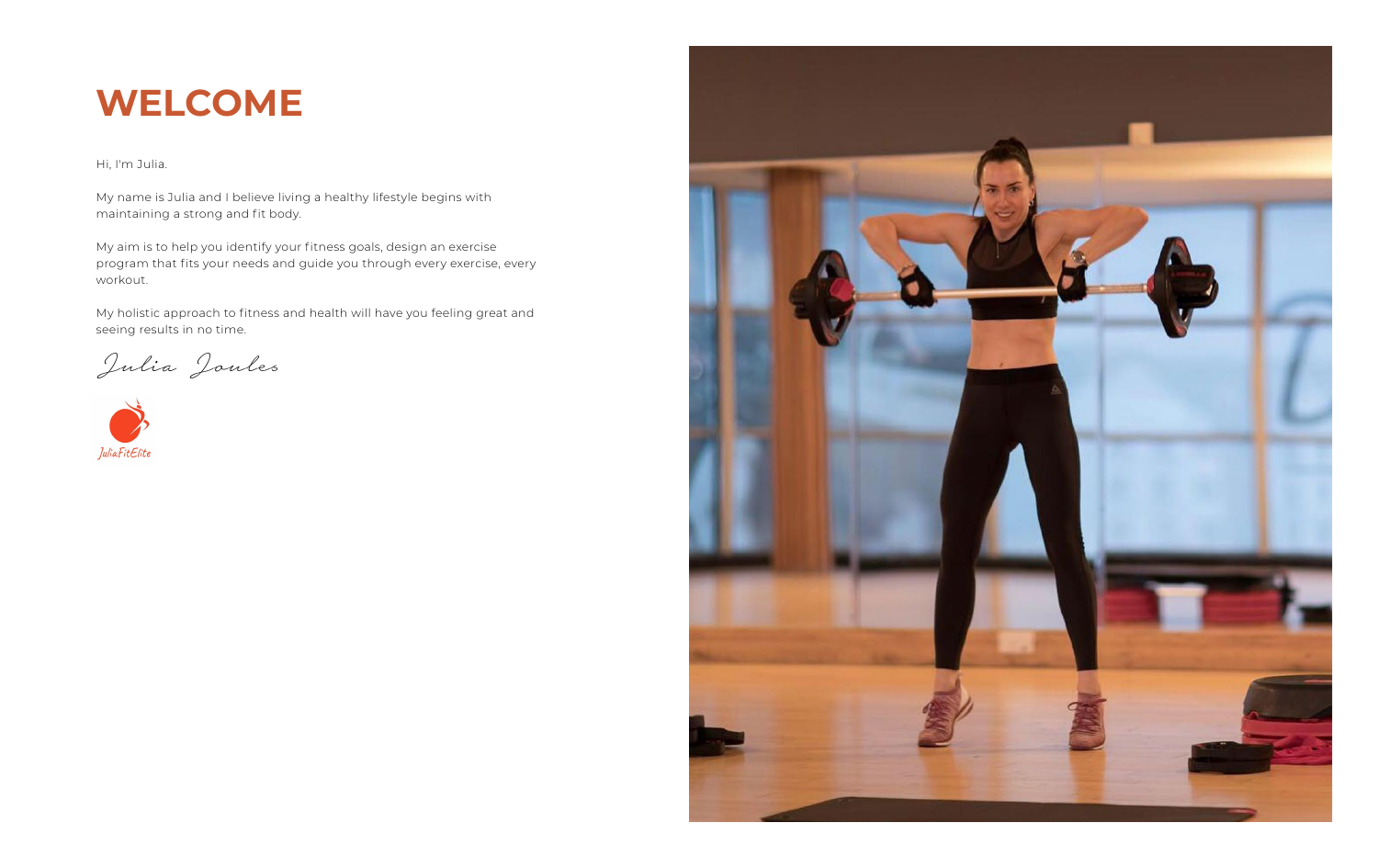## **MEDICAL DISCLAIMER**

This recipe book is not designed to replace any advice given to you by a medical practitioner or registered dietician.

All recipes within this book are for information purposes only. If you choose to make a recipe within this book, then you are doing so at your own risk. Please check all the ingredients first to ensure you are not allergic to any of them.

If you think there is any part of the book that might have a negative impact on your health, then please consult a doctor before starting.

WWW.YOURSELF.CO.UK

# **STAND OUT FEATURES**

There are some cool features in this recipe book that will make it easy for you to cook the dishes and also track your food.

#### **RECIPE VIDEOS**

All the recipes in the book come with a short video showing you how to cook them. Click the play button on each page to watch the video.



#### **TRACKING YOUR FOOD**

If you want to keep track of your macronutrients and calories, then all you have to do is scan the barcode on each recipe in your MyFitnessPal™ App and voila.

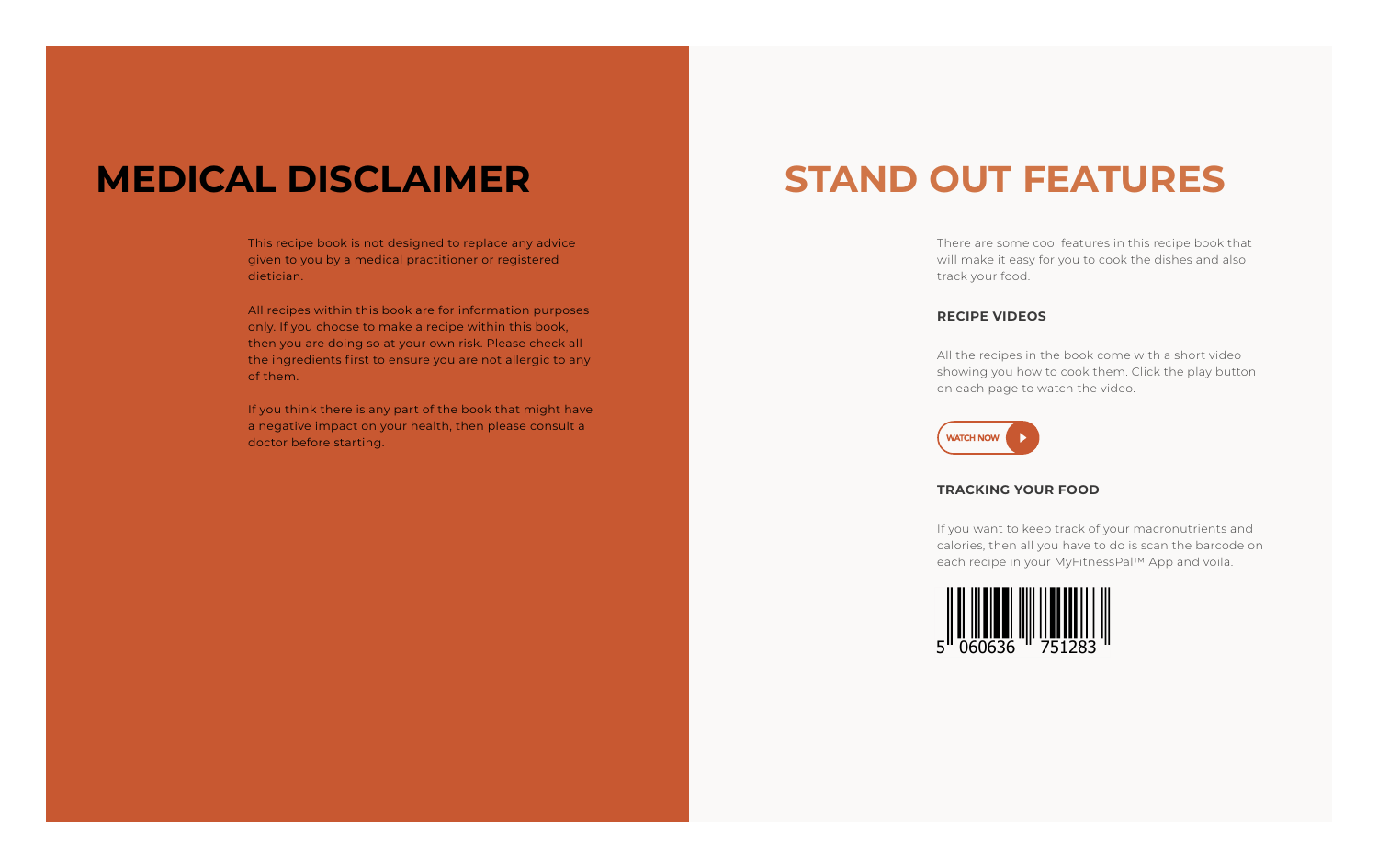### **EGGS ROYALE**

#### (Per Serving) Calories 390 / Carbs 18g / Protein 30g / Fat 22g

*For a simple yet sophisticated breakfast, brunch or lunch, you can't beat Eggs Royale. Buttery avocado goes so well with the silky smooth smoked salmon and a perfectly poached egg. Great for helping you to build muscle and lose weight.* 

Serves 2 Prep Time **5 mins** Cook Time 5 mins

#### **HOW TO COOK IT**



| Serves 2         |
|------------------|
| Prep Time 5 mins |
| Cook Time 5 mins |

#### **INGREDIENTS**

2 Wholegrain Seeded Bread Slices Pinch of Salt 1 tsp Vinegar

4 Medium Eggs

1 Avocado

100g Smoked Salmon

Place the bread in the toaster and toast. Add a pinch of salt and a tsp of vinegar to the boiling water. Create a swirl in the water and then quickly crack the eggs, add them to the water.

Put the water on the heat and bring to the boil.

Cook the eggs for 90 to 120 secs then remove from the water.

Halve the avocado, remove the stone and mash both halves of the avocado.

Spread the mashed avocado over both slices of toast.

Place the smoked salmon on top of the avocado.

Place the cooked eggs on top of the salmon and serve.

#### **DIETICIAN'S NOTES**

*Higher protein breakfasts (25-30 grams of protein) are a great choice if your goal is weight loss, as they stave off hunger for longer than cereal based meals.* 



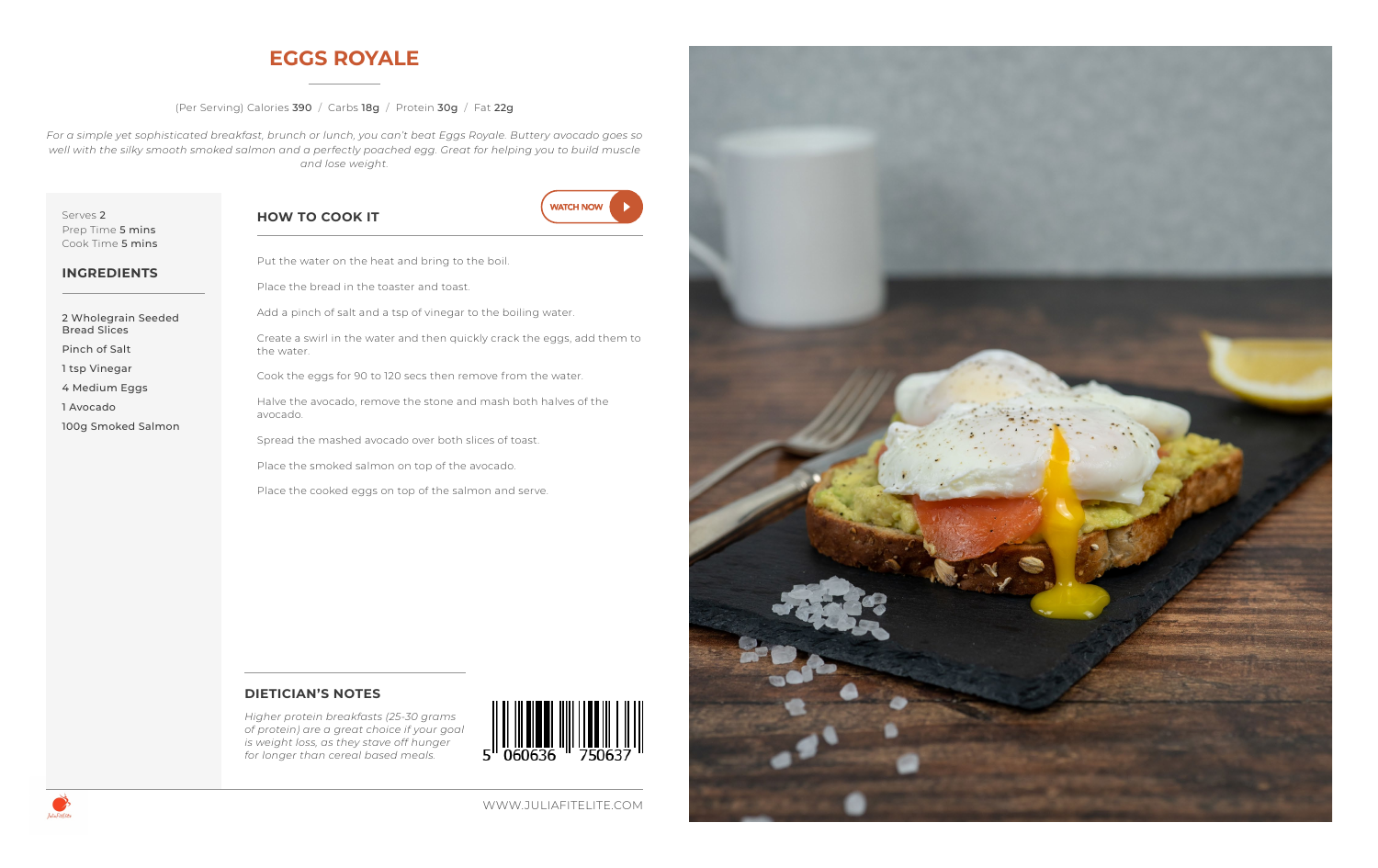### **RED PEPPER AND CHICKEN TRAY BAKE**

#### (Per Serving) Calories 620 / Carbs 34g / Protein 49g / Fat 32g

*Indulge in this tasty one-pan roast chicken supper with lemon, cumin, paprika, coriander and other North African flavours. High in protein and low in saturated fat, this delicious traybake is a real mid-week lifesaver helping you save time and avoid stress.*

Serves 2 Prep Time 10 mins Cook Time 40 mins

#### **HOW TO COOK IT**



Preheat oven to 200˚C.

**INGREDIENTS**

1 tsp Lemon Zest

1 Lemon (Juiced)

1 tsp Smoked Paprika

½ tsp Cumin

½ tsp Fennel Seeds

3 tbsp Olive Oil

350g Chicken Thighs (skinless & boneless)

250g New Potatoes (cut into quaters)

100g Onion

100g Red Pepper

Salt & Pepper

100g Broccoli

2 tbsp Greek Yogurt

Coriander (roughly chopped) In a small mixing bowl add lemon zest, lemon juice, paprika, cumin, fennel seeds and olive oil. Mix it together and put to one side.

In a large mixing bowl, add skinless and boneless chicken thighs, new potatoes, onion and peppers.

Pour the mixture from the small mixing bowl in to the big mixing bowl, add salt and pepper and mix until all the chicken and vegetables are coated.

Put the mixture on to a baking tray and place in the preheated oven for 20 minutes.

Remove from the oven, stir and place back into the oven for a further 20 minutes.

Meanwhile, prepare the broccoli in boiling water (cook for between 3 and 5 minutes).

Plate up the food and add a tablespoon of Greek yogurt to each dish.

Sprinkle coriander over the top before serving.

Tip: Lower the calories and fat per serving by reducing the Olive Oil to 2 tbsp (instead of 3 tbsp). New Macros would be: (Per Serving) Calories 559 / Carbs 34g / Protein 49g / Fat 25g

#### **DIETICIAN'S NOTES**

*Using olive oil in cooking is a great habit - it's rich in monounsaturated fats, which are linked with a lower risk of heart disease. You'll also score two of your five-a-day with this dish.*





WWW.JULIAFITELITE.COM